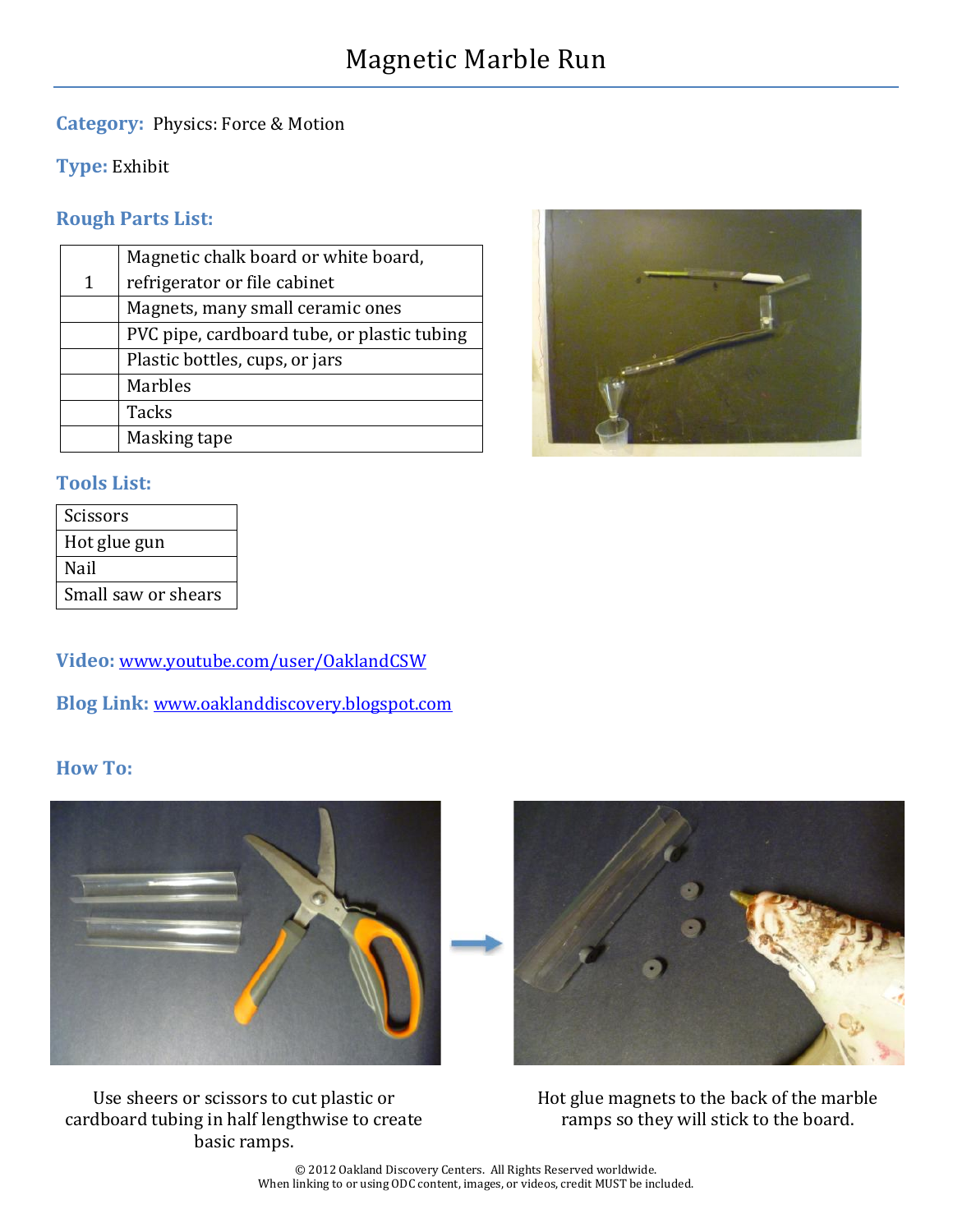

To make a pinwheel tube, use a nail to poke two small holes opposite each other in a complete tube.



Cut a drinking straw to a length slightly smaller than the diameter of the tube. Cut out short strips of masking tape.



Fold and press the masking tape pieces into spokes around the straw. Trim them with scissors



Hold the pinwheel inside the tube using a small piece of skewer through the holes.



Glue magnets to the back and use this piece vertically.



Glue magnets to cups and containers to create marble traps.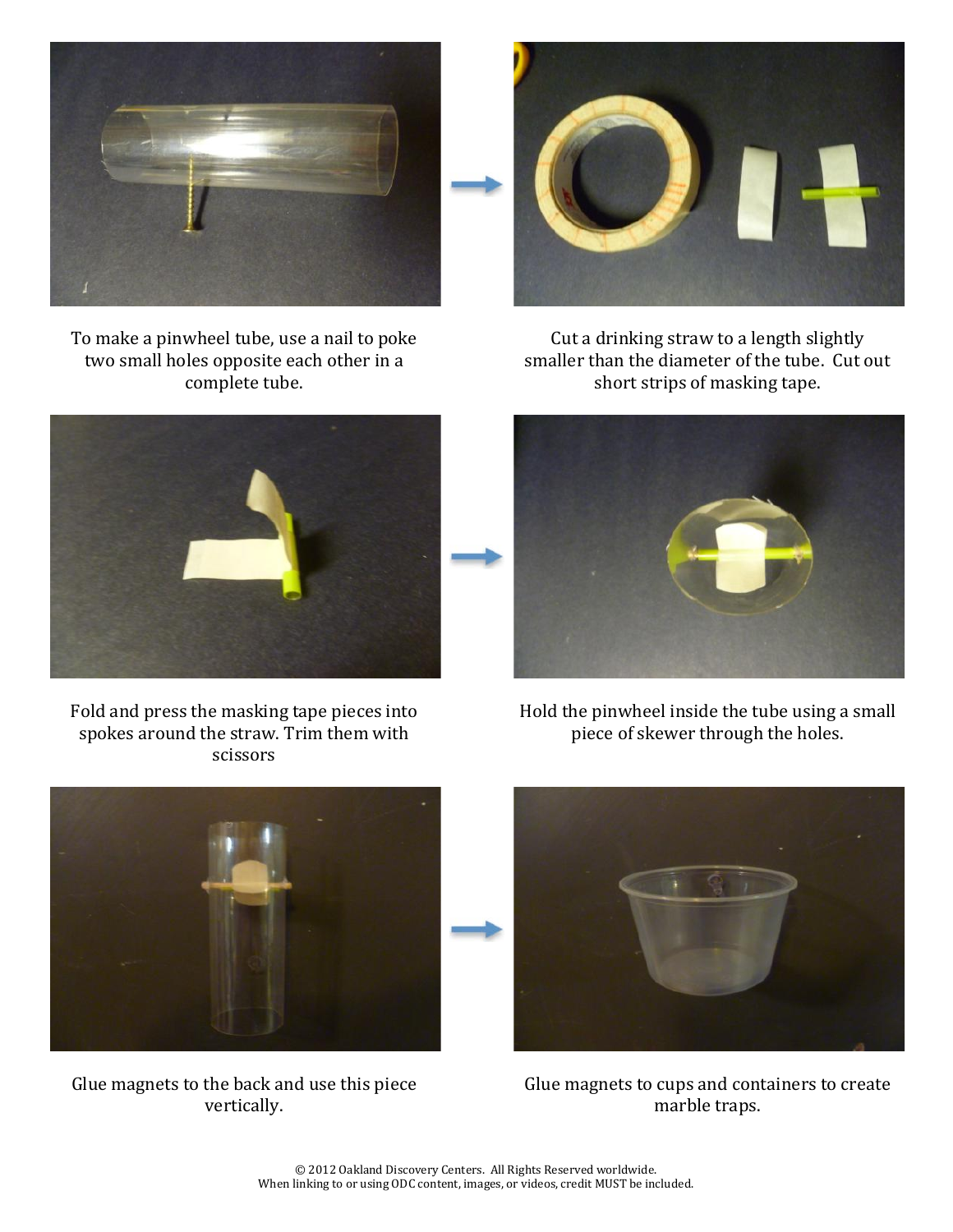

Two straws in a V shape will move a marble along even when it is parallel.



Add tacks, sandpaper, or even streaks of hot glue to a plain ramp to create obstacles for the marble.



An upside down top of a soda bottle can make the marble spiral downwards.



The more pieces you make, the more complex the run can be. Arrange and rearrange the pieces to create different marble runs!

# **Fine Points:**

- $\rightarrow$  Be creative! How many different pathways and obstacles can you make? What items can you reuse as building materials?
- $\rightarrow$  Keep in mind that the marble runs down the course much faster than you think! Keep angles low on ramps and tubes; otherwise the marble will fly right off the track.
- $\rightarrow$  Make sure to use magnets strong enough to not only hold up the object, but also to withstand the force of a marble falling onto it.

### **Concepts Involved:**

- Gravity is the attractive force between two objects.
- Friction is a force in the direction opposite to movement.
- Motion is a change in position over time.
- Momentum refers to how much mass is moving and quickly it is moving.

### **Focus Questions:**

1. On which surfaces do you think the marbles will move the fastest? The slowest?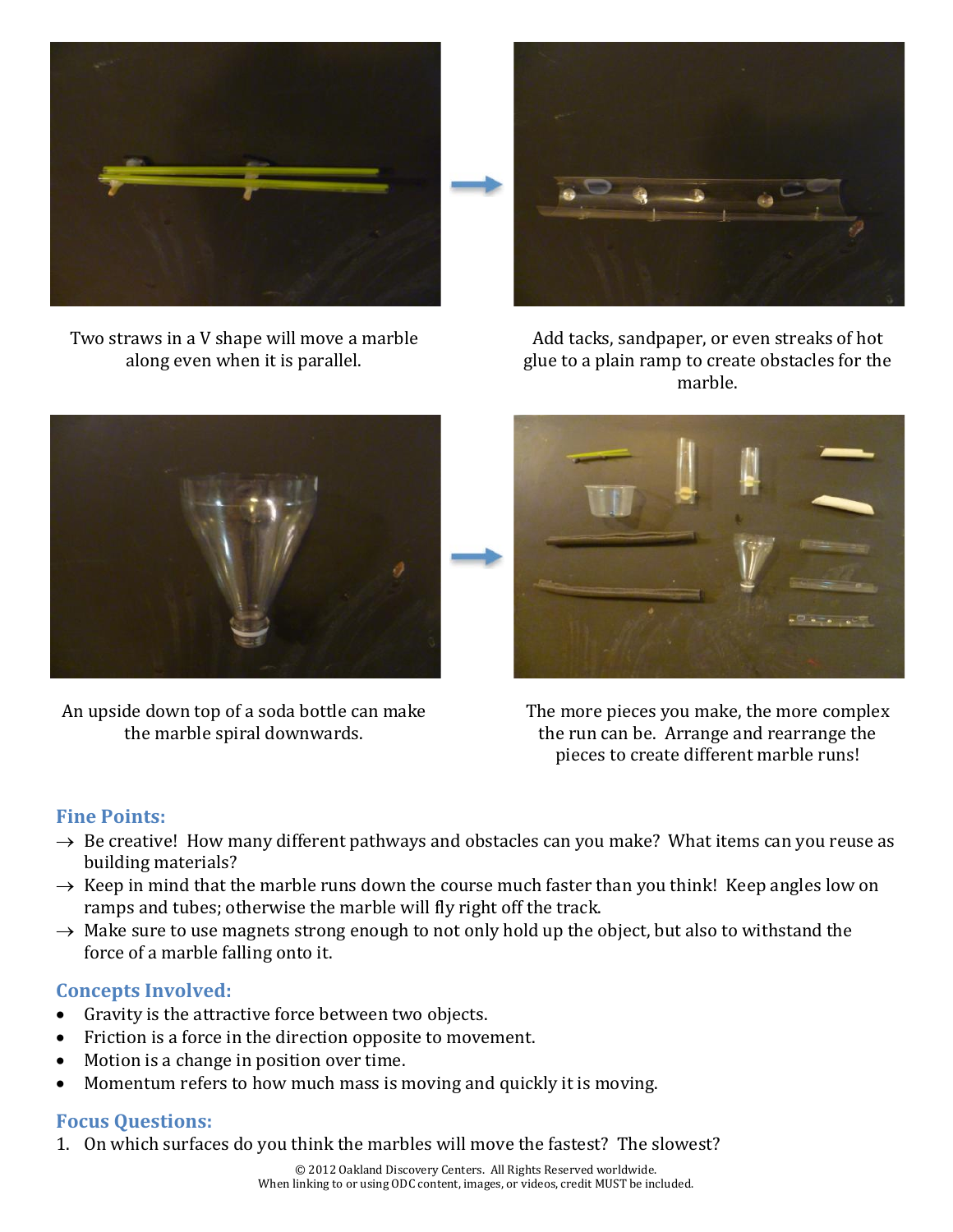- 2. If you were to add different textures like sandpaper, bubble wrap, foil, and plastic wrap to some of the tubes and ramps, how do you think it would affect the motion?
- 3. What do you think causes the marble to roll down a ramp?

# **Elaboration:**

The marble is pulled down the ramp by gravity. Gravitational force is an attraction between the marble and the earth. The marble wants to get as close as possible to the earth. Since the earth is much more massive than the marble, you don't notice the earth moving toward it. If you drop a marble out of your hand, it falls straight down to the earth. In the magnetic marble run, the marble has to go through different sections and obstacles to get as close as it can to the earth.

The marble will speed up or slow down depending on the characteristics of the section it is on. Pipes and tubes that are nearly flat, that is, with gentle slopes, and ones with higher friction will slow down the marbles. Steep sections with low friction will speed up the marble. When an object is sitting on a flat surface, the only force acting on it is gravity, which is always downward. The object cannot move any further down on a flat surface since gravity is not strong enough to push it through the surface. When an object is sitting on an incline, or ramp, the downward force of gravity pulls it against the surface, which in turn delivers a side-ways force on the marble sending it rolling downhill.

Once a marble is rolling, it has momentum. In simple terms, the more momentum it has, the harder it will be to stop. Momentum depends on mass and velocity. Since the marbles all have nearly the same mass, the faster ones will have more momentum.

# **Links to k-12 CA Content Standards:**

### Grades k-8 Standard Set Investigation and Experimentation

Scientific progress is made by asking meaningful questions and conducting careful investigations. As a basis for understanding this concept and addressing the content in the other strands, students should develop their own questions and perform investigations.

# Grades k-12 Mathematical Reasoning:

- 1.0 Students make decisions about how to approach problems:
- 1.1 Analyze problems by identifying relationships, distinguishing relevant from irrelevant information, sequencing and prioritizing information, and observing patterns.
- 1.2 Determine when and how to break a problem into simpler parts.
- 2.0 Students use strategies, skills, and concepts in finding solutions:
- 2.1 Use estimation to verify the reasonableness of calculated results.
- 2.2 Apply strategies and results from simpler problems to more complex problems.
- 2.3 Use a variety of methods, such as words, numbers, symbols, charts, graphs, tables, diagrams, and models, to explain mathematical reasoning.
- 2.5 Indicate the relative advantages of exact and approximate solutions to problems and give answers to a specified degree of accuracy.
- 3.0 Students move beyond a particular problem by generalizing to other situations:
- 3.1 Evaluate the reasonableness of the solution in the context of the original situation.
- 3.2 Note the method of deriving the solution and demonstrate a conceptual understanding of the derivation by solving similar problems.
- 3.3 Develop generalizations of the results obtained and apply them in other circumstances.